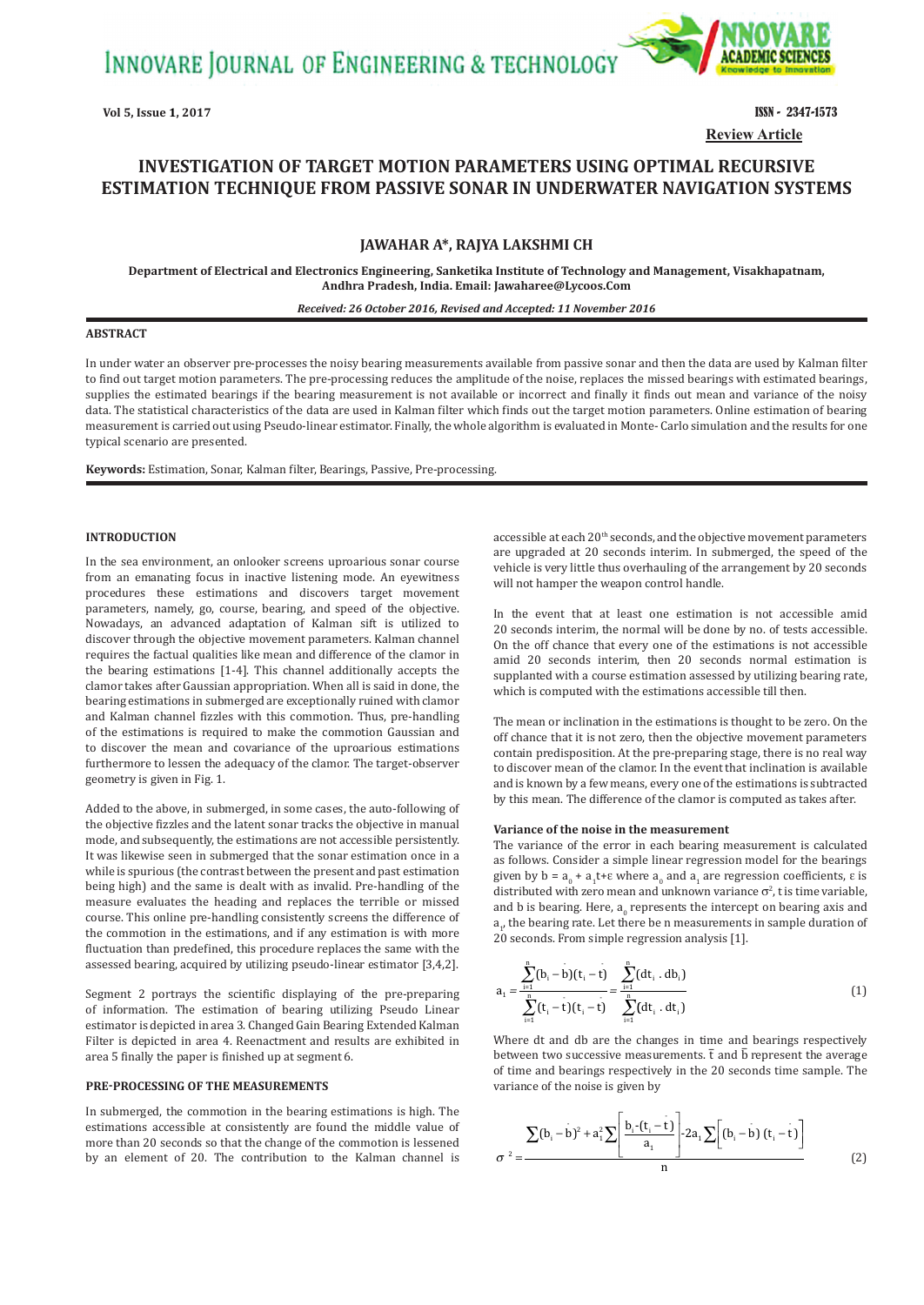

**Fig. 1 Target motion analysis with single observation platform in S – maneuver**

The measurement is bad or good, is determined by its variance of the noise. If the variance is high than the assumed one, then it is treated as bad or not available measurement.

# **ESTIMATION OF BEARING**

In general, the state vector is with (target velocity components) and  $x$  (k) and  $y$  (k)(target position) components [5]. By rotating the coordinate system such that +y axis lies along the latest bearing entered, the state vector represents relative position and relative velocity at the

time of the entry of the latest bearing. is  $[\dot{B}(k) \frac{\dot{R}(k)}{R(k)} Br(k) 1]$ , where

the first and second elements represent bearing rate and range rates respectively, and Br represents the estimated error of the given input bearing. R represents the relative range of the target with reference to the observer. Similar target state vector was utilized by Aidala and Hammel [3] in modified polar coordinate based Kalman filter. The estimated bearing at any time is given by the present bearing plus Br. If the bearing is missed at any time, then the present bearing is the previous bearing plus bearing rate multiplied by the time between the samples (assuming the measurements are available with fixed interval). For obtaining this required state vector, covariance matrix of Pseudo Linear Estimator is built up using Cartesian coordinate state vector and then converted to modified polar coordinate state vector in such a way that the +ve y‑axis lies along the line of sight.

#### **MODIFIED GAIN BEARING EXTENDED KALMAN FILTER (MGBEKF)**

The alternative derivation of the modified gain function [4,2]of Song and Speyer's extended Kalman filter is slightly modified as follows. Let the target state vector be Xs (k) where

$$
X_{s}(k) = [\dot{X}(k)\dot{y}(k)R_{\chi}(k)R_{\gamma}(k)]^{T}
$$
\n(3)

Where  $\dot{x}$ (k) and  $\dot{y}$ (k) are target velocity components and, R<sub>x</sub>(k) and  $\rm R_{y}$ (k) are range components, respectively.

The target state dynamic equation is given by

$$
X_{s}(k+1) = \phi X_{s}(k) + b(k+1) + \omega I^{'}(k)
$$
\n(4)

Where φ and b are transient matrix and deterministic vector respectively.

The transient matrix is given by

 $\phi =$  $|1 \t0 \t0 \t0|$  $\begin{bmatrix} 0 & t & 0 & 1 \end{bmatrix}$  $\parallel$  0 1 0 0 0 1 0 t

Where t is sample time

$$
b(k+1) = [0 \t 0 \t -{x_0(k+1) - x_0(k)} \t -{y_0(k+1)}]
$$
\n
$$
c(k+1) = \begin{bmatrix} t & 0 \\ 0 & t \\ t^2 & 0 \\ 2 & t^2 \\ 0 & 2 \end{bmatrix}
$$
\n
$$
c(k+1) = \begin{bmatrix} 1 & 0 \\ 0 & t \\ 2 & t^2 \\ 0 & 2 \end{bmatrix}
$$
\n
$$
c(k+1) = x_0 + 12x_0 + 12x_0 + 12x_0 + 12x_0 + 12x_0 + 12x_0 + 12x_0 + 12x_0 + 12x_0 + 12x_0 + 12x_0 + 12x_0 + 12x_0 + 12x_0 + 12x_0 + 12x_0 + 12x_0 + 12x_0 + 12x_0 + 12x_0 + 12x_0 + 12x_0 + 12x_0 + 12x_0 + 12x_0 + 12x_0 + 12x_0 + 12x_0 + 12x_0 + 12x_0 + 12x_0 + 12x_0 + 12x_0 + 12x_0 + 12x_0 + 12x_0 + 12x_0 + 12x_0 + 12x_0 + 12x_0 + 12x_0 + 12x_0 + 12x_0 + 12x_0 + 12x_0 + 12x_0 + 12x_0 + 12x_0 + 12x_0 + 12x_0 + 12x_0 + 12x_0 + 12x_0 + 12x_0 + 12x_0 + 12x_0 + 12x_0 + 12x_0 + 12x_0 + 12x_0 + 12x_0 + 12x_0 + 12x_0 + 12x_0 + 12x_0 + 12x_0 + 12x_0 + 12x_0 + 12x_0 + 12x_0 + 12x_0 + 12x_0 + 12x_0 + 12x_0 + 12x_0 + 12x_0 + 12x_0 + 12x_0 + 12x_0 + 12x_0 + 12x_0 + 12x_0 + 12x_0 + 12x_0 + 12x_
$$

ents. The plant noise,  $\omega(k)$ True North convention is followed for all angles to reduce mathematical complexity and for easy implementation. The bearing measurement,  $B_m$  is modeled as

$$
B_{m}(k+1) = \tan^{-1}\left(\frac{R_{x}(k+1)}{R_{y}(k+1)}\right) + \varsigma(k)
$$
 (6)

Where  $\zeta(k)$  is error in the measurement, and this error is assumed to be zero mean Gaussian with variance  $\sigma^2$ . The measurement and plant noises are assumed to be uncorrelated to each other. Equation (4) is a nonlinear equation and is linearized by using the first term of the Taylor series for  $\mathsf{R}_{\mathsf{x}}$  and  $\mathsf{R}_{\mathsf{y}}.$  The measurement matrix is obtained as

$$
H(k+1) = \begin{bmatrix} 0 & 0 & \hat{R}_y(k+1|k)/\hat{R}^2(k+1|k) & -\hat{R}_x(k+1|k)/\hat{R}^2(k+1|k) \end{bmatrix}
$$
 (7)

Since the true values are not known, the estimated values of  $R_{x}$  and  $R_{y}$ are used in the above equation. The covariance prediction is

$$
P(k+1|k) = \phi(k+1|k)P(k|k)\phi^{T}(k+1|k) + \Gamma Q(k+1)\Gamma^{T}
$$
\n(8)

Where Q is plant noise covariance matrix. The Kalman gain is

$$
G(k+1) = P(k+1|k) HT(k+1)[\sigma2+H(k+1) P(k+1|k) HT(k+1)]-1
$$
 (9)

The state and its covariance corrections are given by

$$
X(k+1|k+1) = X(k+1|k) + G(k+1)[B_m(k+1) - h(k+1, X(k+1|k))]
$$
 (10)

Where  $h(k+1, X(k+1|k))$  is the bearing using predicted estimate at time index k+1

 $P(k+1|k+1) = [1-G(k+1) g(B_m(k+1), X(k+1|k))]P(k+1|k)$ 

$$
[I-G(k+1)g(B_m(k+1), X(k+1|k))]]^T + \sigma^2 G(k+1) G^T(k+1)
$$
 (11)

Where g(.) is modified gain function as defined in [2]. The value of g is

$$
g = \begin{bmatrix} 0 & 0 & \cos B_m / (\hat{R}_x \sin B_m + \hat{R}_y \cos B_m) \\ -\sin B_m / (\hat{R}_x \sin B_m + \hat{R}_y \cos B_m) \end{bmatrix}
$$
(12)

Since the true bearing is not available in practice, it is replaced by the measured bearing to compute the function g (.).

### **SIMULATION AND RESULTS**

For the implementation of the algorithm, the initial estimate of target state vector is chosen as follows. As only bearing measurements are available, it is not possible to guess the velocity components of the target. Hence, these components are each assumed as 10 m/seconds, which are close to the realistic speeds of the vehicles in underwater. The range of the day, say 15000 m, can be utilized in the calculation of initial position components of the target as follows

$$
X(0|0) = [10 \quad 10 \quad 15000* \sin B_{m} \quad 15000* \cos B_{m}]^{T}
$$
 (13)

It is assumed that the initial estimate,  $X(0|0)$  is uniformly distributed. Then the elements of initial covariance diagonal matrix can be written as

$$
P_{00}(0|0) = \frac{4 * \dot{x}^2(0|0)}{12}
$$